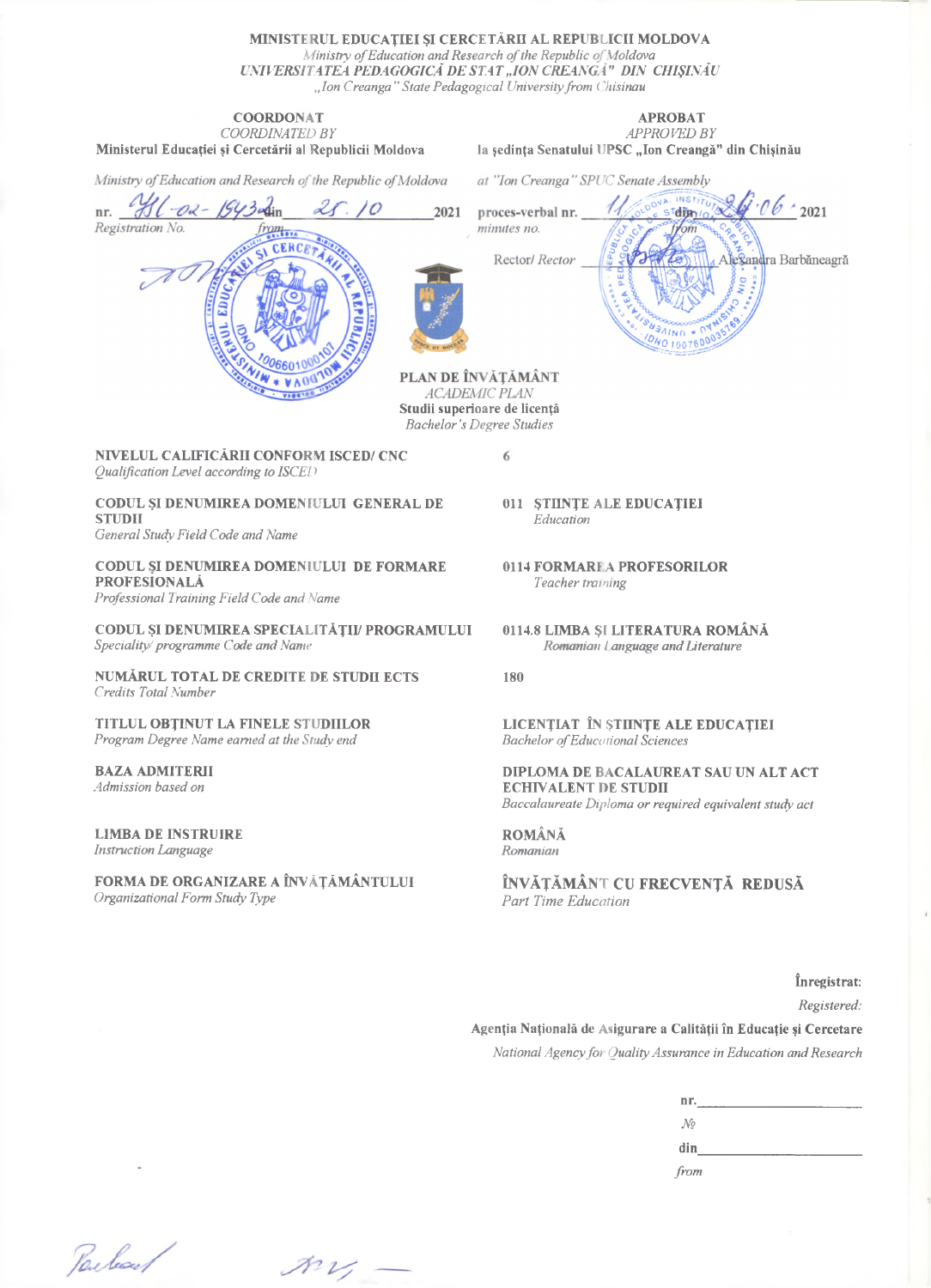RESPONSABIL DE PROGRAM *PROGRAM COORD1NATED BY*

Departamentul/ catedra *Department/ Chair*

APROBAT *APPROVED BY*

Deceaeu

Secția de Asigurare a Calității și Dezvoltare Curriculară *QualityAssurance Division*

Facultatea Filologie și Istorie / Catedra de Limba și literatura română

proces-verbal nr.  $\frac{4}{\text{dim}}$  03.06 2021

*Facultv Philolosy and Historv / Chair Romanian Language and Literature minutes no. from*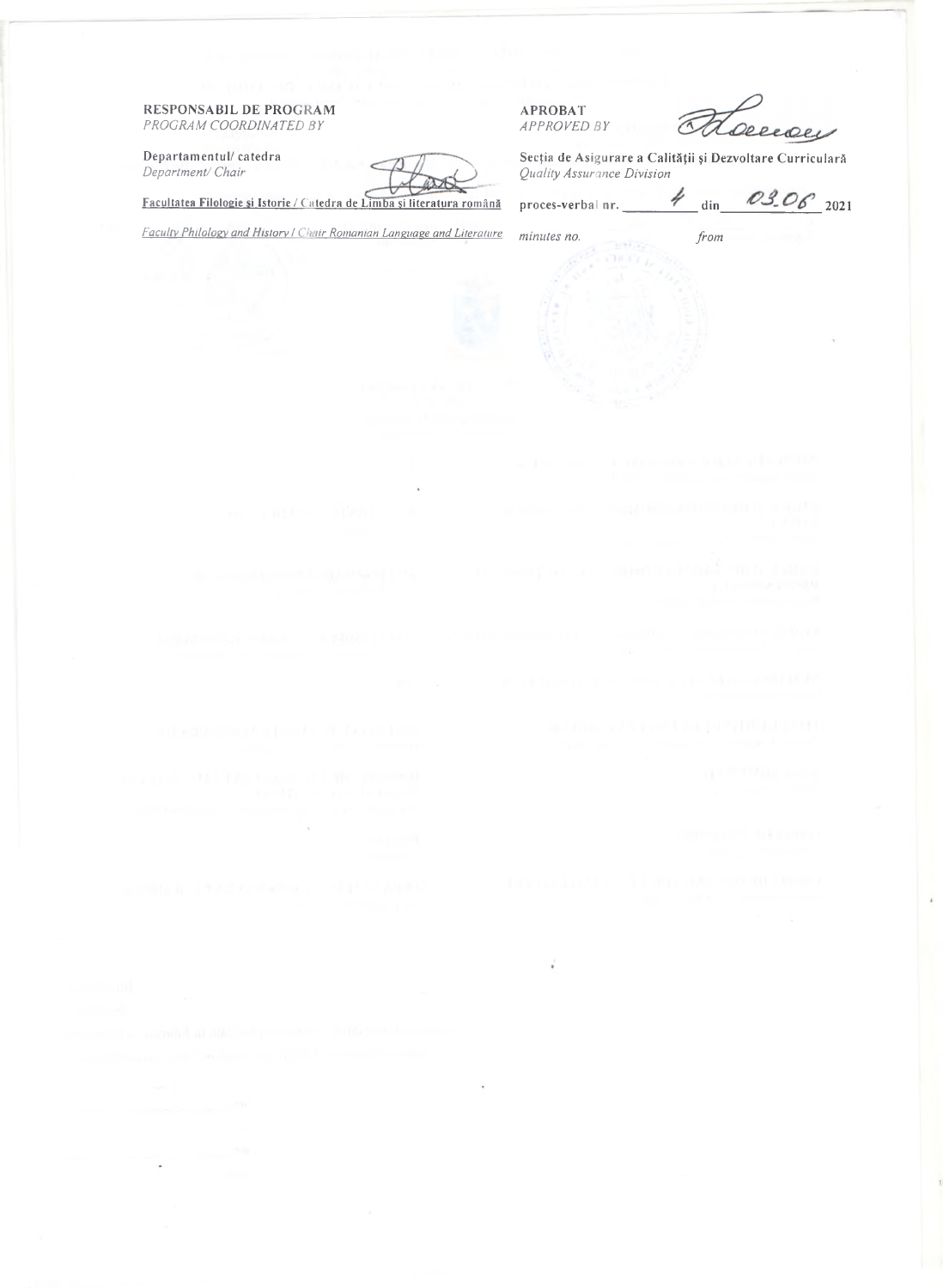#### **CALENDARUL UNIVERSITAR** *The Study Process Schedule*

|                       |                               |                      |                      |                                       | Termene (date calendaristice exprimate în luni) și durată (număr de săptămâni)<br>Deadlines (calendar dates expressed in months) and duration (number of weeks) |            |                          |                                      |        |
|-----------------------|-------------------------------|----------------------|----------------------|---------------------------------------|-----------------------------------------------------------------------------------------------------------------------------------------------------------------|------------|--------------------------|--------------------------------------|--------|
| Anul<br>de            | Activități didactice          |                      |                      | Sesiuni de examene                    | Stagii de practică                                                                                                                                              |            |                          | Vacante                              |        |
| studii                | Didactic activities<br>Sem. I | Sem. II              | Sem. I               | <b>Examination Periods</b><br>Sem. II | Internships<br>Sem. I                                                                                                                                           | Sem. II    | <b>Iarna</b>             | <b>Vacation Periods</b><br>Primăvara | Vara   |
| Acade-                | Sem. I                        | Sem. II              | Sem. I               | Sem. II                               | Sem. I                                                                                                                                                          | Sem. II    | Winter                   | Spring                               | Summer |
| mic                   |                               |                      |                      |                                       |                                                                                                                                                                 |            |                          |                                      |        |
| Year                  |                               |                      |                      |                                       |                                                                                                                                                                 |            |                          |                                      |        |
|                       | Octombrie;<br>ianuarie        | Mai-iunie            | Octombrie;           | Mai-iunie                             | i.                                                                                                                                                              |            | $\overline{\phantom{a}}$ | $\overline{\phantom{a}}$             |        |
|                       |                               | 4 săpt.              | ianuarie             | 4 săpt.                               |                                                                                                                                                                 |            |                          |                                      |        |
| I                     | 7 săpt.<br>Octomber;          | May-June<br>4 weeks  | 7 săpt.<br>Octomber; | May-June<br>4 weeks                   |                                                                                                                                                                 |            |                          |                                      |        |
|                       | January                       |                      | January              |                                       |                                                                                                                                                                 |            |                          |                                      |        |
|                       | 7 weeks                       |                      | 7 weeks              |                                       |                                                                                                                                                                 |            |                          |                                      |        |
|                       | Octombrie;                    | Mai-iunie            | Octombrie;           | Mai-iunie                             |                                                                                                                                                                 |            |                          | $\overline{\phantom{a}}$             |        |
|                       | ianuarie                      | 4 săpt.              | ianuarie             | 4 săpt.                               |                                                                                                                                                                 |            |                          |                                      |        |
|                       | 6 săpt.                       | May-June             | 6 săpt.              | May-June                              |                                                                                                                                                                 |            |                          |                                      |        |
| $\mathbf{I}$          | Octomber;                     | 4 weeks              | Octomber;            | 4 weeks                               |                                                                                                                                                                 |            |                          |                                      |        |
|                       | January                       |                      | January              |                                       |                                                                                                                                                                 |            |                          |                                      |        |
|                       | 6 weeks                       |                      | 6 weeks              |                                       |                                                                                                                                                                 |            |                          |                                      |        |
|                       | Octombrie;                    | Mai-iunie            | Octombrie;           | Mai-iunie                             | Septembrie-                                                                                                                                                     | Februarie- |                          | $\frac{1}{2}$                        |        |
|                       | ianuarie                      | 4 săpt.              | ianuarie             | 4 săpt.                               | 1 săpt.                                                                                                                                                         | mai        |                          |                                      |        |
| III                   | 6 săpt.                       | May-June             | 6 săpt.              | May-June                              | September                                                                                                                                                       | 6 săpt.    |                          |                                      |        |
|                       | Octomber;                     | 4 weeks              | Octomber;            | 4 weeks                               | 1 week                                                                                                                                                          | February-  |                          |                                      |        |
|                       | January                       |                      | January              |                                       |                                                                                                                                                                 | Mav        |                          |                                      |        |
|                       | 6 weeks                       |                      | 6 weeks              |                                       |                                                                                                                                                                 | 6 weeks    |                          |                                      |        |
|                       | Octombrie                     | Ianuarie             | Octombrie            | Ianuarie;                             | Noiembrie-                                                                                                                                                      | Februarie- | Ξ                        | $\bar{a}$                            |        |
|                       | 3 săpt.                       | 3 săpt.              | 3 săpt.              | aprilie-mai                           | decembrie                                                                                                                                                       | aprilie    |                          |                                      |        |
| IV                    | Octomber                      | January              | Octomber             | 4 săpt.                               | 6 săpt.                                                                                                                                                         | 4 săpt.    |                          |                                      |        |
|                       | 3 weeks                       | 3 weeks              | 3 weeks              | January;                              | November-                                                                                                                                                       | February-  |                          |                                      |        |
|                       |                               |                      |                      | April-May                             | december                                                                                                                                                        | April      |                          |                                      |        |
|                       |                               |                      |                      | 4 weeks                               | 6 weeks.                                                                                                                                                        | 4 weeks    |                          |                                      |        |
| Total nr.             | 22 săpt.<br>22 weeks          | 15 săpt.<br>15 weeks | 22 săpt.<br>22 weeks | 16 săpt.                              | 7 săpt.<br>7 weeks                                                                                                                                              | 10 săpt.   |                          |                                      |        |
| săpt. /               |                               |                      |                      | 16 weeks                              |                                                                                                                                                                 | 10 weeks   |                          |                                      |        |
| Total nr.<br>of weeks |                               |                      |                      |                                       |                                                                                                                                                                 |            |                          |                                      |        |
|                       |                               |                      |                      |                                       |                                                                                                                                                                 |            |                          |                                      |        |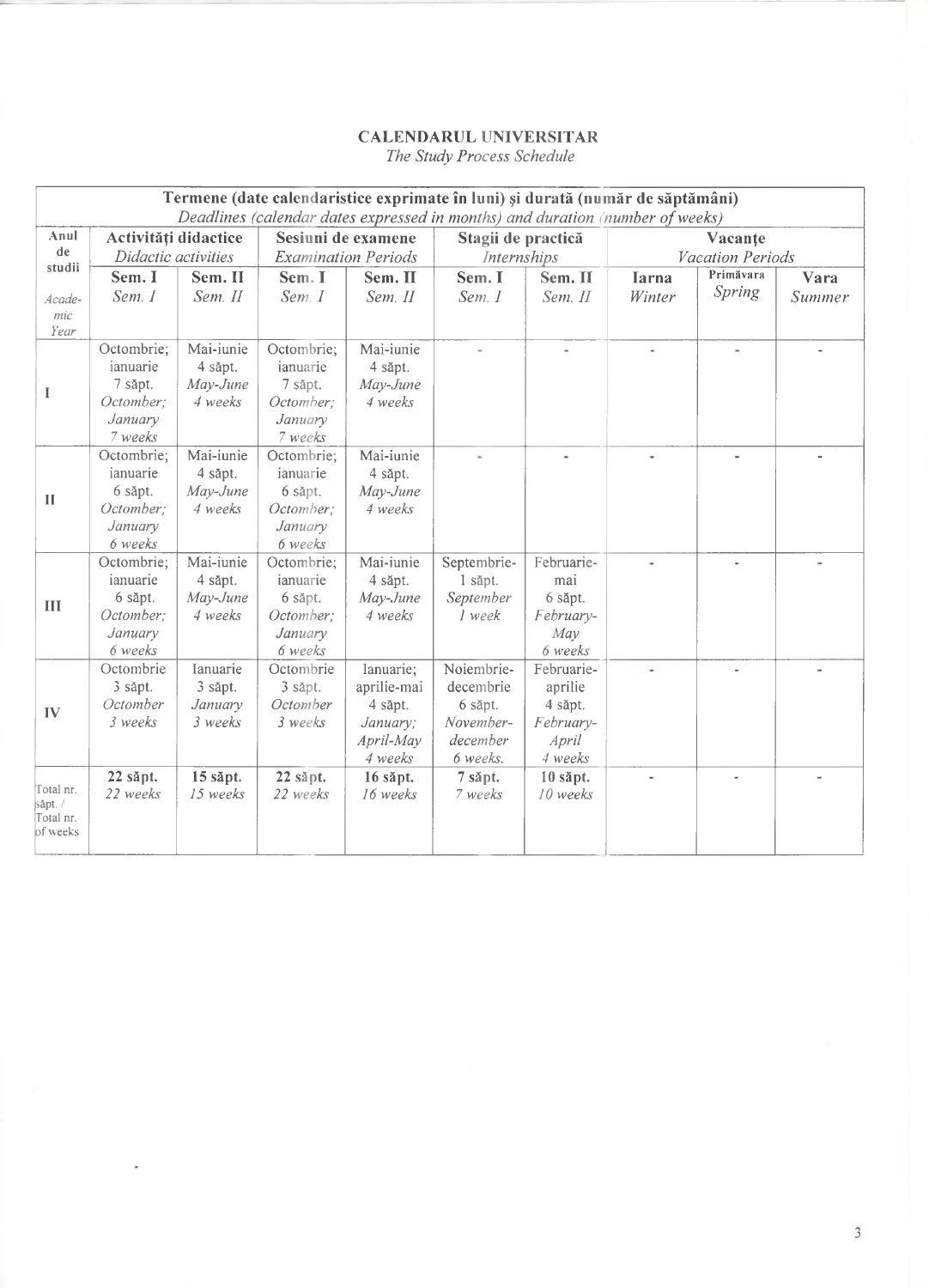### **Planul procesului de studii semestre/ani** *Educațional Plan Contents*

**Anul I, sem. I** *l 'YEAR, lst Semester*

| $\mathbf{C}\mathbf{0}\mathbf{d}$<br>Code | Denumirea disciplinei<br>The title of the course/module                                        | <b>Total ore</b><br>The total number of hours |                                        |                                        | Numărul de ore pe<br>tipuri de activități<br>Nr of hours by types<br>of activities |                  |                     | Forma<br>de<br>evaluare<br>$Assess$ - | Nr. de<br>credit<br>e<br>$Nr.$ of |
|------------------------------------------|------------------------------------------------------------------------------------------------|-----------------------------------------------|----------------------------------------|----------------------------------------|------------------------------------------------------------------------------------|------------------|---------------------|---------------------------------------|-----------------------------------|
|                                          |                                                                                                | Total<br>ore<br>The total                     | Contact<br>direct<br>Direct<br>Contact | Lucrul<br>individ.<br>Individ.<br>Work | $\mathbf{P}$<br>Lect<br>ure                                                        | S<br>Sem<br>inar | L<br>Labor<br>atory | ment Form                             | credits                           |
| F.01.O.001                               | Fundamentele științelor educației<br>The Basics of Educational<br><b>Sciences</b>              | 90/36                                         | 45/18                                  | 45/18                                  | 12                                                                                 | $\overline{4}$   | $\overline{2}$      | E                                     | 3                                 |
| F.01.O.002                               | Psihologia generală / General<br>Psychology                                                    | 90/36                                         | 45/18                                  | 45/18                                  | 12                                                                                 | 6                | Ξ.                  | ${\bf E}$                             | 3                                 |
| F.01.O.003                               | Introducere în lingvistică /<br>Introduction in Linguistics                                    | 120/48                                        | 60/24                                  | 60/24                                  | 16                                                                                 | 8                | a.                  | $\overline{E}$                        | $\overline{4}$                    |
| F.01.O.004                               | Limba latină / Latin language                                                                  | 150/60                                        | 75/30                                  | 75/30                                  | $\overline{\phantom{a}}$                                                           | 30               | ۰                   | $\overline{E}$                        | 5                                 |
| G.01.O.005                               | Tehnologii informaționale de<br>comunicare / Information<br>Technologies for Communication     | 120/48                                        | 60/24                                  | 60/24                                  |                                                                                    | 24               |                     | E                                     | $\overline{4}$                    |
| S.01.O.006                               | Tehnici de comunicare orală și<br>scrisă<br>Oral<br>written<br>and<br>communication techniques | 180/72                                        | 90/36                                  | 90/36                                  |                                                                                    | 36               |                     | $\overline{E}$                        | 6                                 |
| S.01.O.007                               | Folclor și mitologie / Folklore<br>and mythology                                               | 90/36                                         | 45/18                                  | 45/18                                  | 12                                                                                 | 6                | ٠                   | $\mathbf E$                           | 3                                 |
|                                          | Total semestrul 1:<br>Total hours for the 1 <sup>st</sup> Semester:                            | 840/336                                       | 420/168                                | 420/168                                | 52                                                                                 | 114              | $\overline{2}$      | $\overline{7}$                        | 28                                |

## **Anul I, sem. II**

*E'YEAR, 2nd Semester*

| $\mathbf{C}\mathbf{od}$<br>Code | Denumirea disciplinei<br>The title of the course module                                                                                                         | <b>Total</b> ore<br>The total number of hours |                                        |                                        |                  | Numărul de ore pe<br>tipuri de activități<br>Nr of hours by types<br>of activities |                     | Forma<br>de<br>evaluare<br>$Assess -$ | Nr. de<br>credite<br>$Nr.$ of<br>credits |
|---------------------------------|-----------------------------------------------------------------------------------------------------------------------------------------------------------------|-----------------------------------------------|----------------------------------------|----------------------------------------|------------------|------------------------------------------------------------------------------------|---------------------|---------------------------------------|------------------------------------------|
|                                 |                                                                                                                                                                 | Total<br>ore<br>The total                     | Contact<br>direct<br>Direct<br>Contact | Lucrul<br>individ.<br>Individ.<br>Work | P<br>Lect<br>ure | S<br>Sem<br>inar                                                                   | L<br>Labor<br>atory | ment Form                             |                                          |
| F.02.O.008                      | Didactica<br>generală<br>General<br><b>Didactics</b>                                                                                                            | 90/36                                         | 45/18                                  | 45/18                                  | 12               | 4                                                                                  | $\overline{2}$      | E                                     | 3                                        |
| F.02.O.009                      | Psihologia dezvoltării / The<br>Development Psychology                                                                                                          | 90/36                                         | 45/18                                  | 45/18                                  | 12               | $\overline{4}$                                                                     | $\overline{2}$      | E                                     | $\overline{3}$                           |
| F.02.O.010                      | Introducere în teoria literaturii /<br>Introduction to Literary Theory                                                                                          | 120/48                                        | 60/24                                  | 60/24                                  | 16               | 8                                                                                  | $\overline{a}$      | E                                     | $\overline{4}$                           |
| S.02.O.011                      | Limba română contemporană*<br>(fonetica, lexicologia) / Modern<br>Romanian (Phonetics,<br>Lexicology)                                                           | 180/72                                        | 90/36                                  | 90/36                                  | 16               | 14                                                                                 | 6                   | E                                     | 6                                        |
| S.02.O.012                      | Istoria literaturii române**<br>(Literatura veche. Literatura<br>clasică I) / History of the<br>Romanian Literature (Old<br>Literature, Classical Literature I) | 180/72                                        | 90/36                                  | 90/36                                  | 20               | 16                                                                                 |                     | E                                     | 6                                        |
|                                 | <b>Total semestrul II:</b><br>Total hours for the $2^{nd}$ Semester:                                                                                            | 660/264                                       | 330/132                                | 330/132                                | 76               | 46                                                                                 | 10                  | 5                                     | 22                                       |
| $\tilde{\phantom{a}}$           | Total pentru anul I:<br>I <sup>st</sup> YEAR total:                                                                                                             | 1500/600                                      | 750/300                                | 750/300                                | 128              | 160                                                                                | 12                  | 12                                    | 50                                       |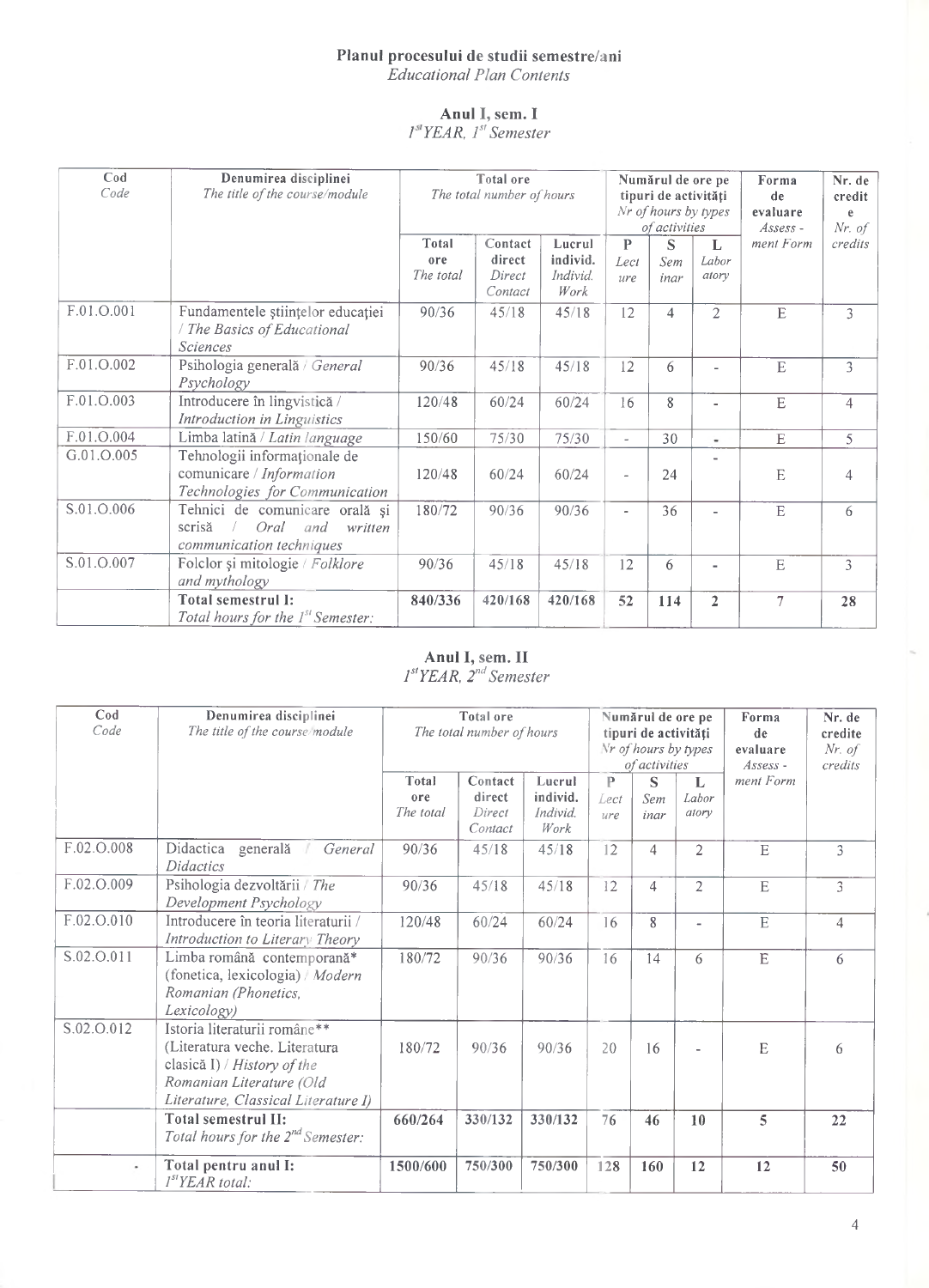#### **Anul II, sem. III** *2^ YEAR, 3\* Semester*

| $\mathbf{C}\circ\mathbf{d}$<br>Code | Denumirea disciplinei<br>The title of the course/module                                                                      |                           | <b>Total</b> ore<br>Numărul de ore pe<br>The total number of hours<br>tipuri de activități<br>Nr of hours by types<br>of activities |                                        |                  |                  |                     | Forma<br>de<br>evaluare<br>$Assess -$ | Nr. de<br>credite<br>$Nr.$ of<br>credits |  |
|-------------------------------------|------------------------------------------------------------------------------------------------------------------------------|---------------------------|-------------------------------------------------------------------------------------------------------------------------------------|----------------------------------------|------------------|------------------|---------------------|---------------------------------------|------------------------------------------|--|
|                                     |                                                                                                                              | Total<br>ore<br>The total | Contact<br>direct<br>Direct<br>Contact                                                                                              | Lucrul<br>individ.<br>Individ.<br>Work | P<br>Lect<br>ure | S<br>Sem<br>inar | L<br>Labor<br>atory | ment Form                             |                                          |  |
| F.03.O.013                          | Managementul clasei de elevi /<br>Classroom Management                                                                       | 60/24                     | 30/12                                                                                                                               | 30/12                                  | 6                | 4                | $\overline{2}$      | $\mathbf E$                           | $\overline{2}$                           |  |
| F.03.O.014                          | Psihologia educației și educația<br>incluzivă / Educational Psychology<br>and Inclusive Education                            | 120/48                    | 60/24                                                                                                                               | 60/24                                  | 12               | 8                | 4                   | $\mathbf E$                           | $\overline{4}$                           |  |
| U.03.A.015                          | Bazele antreprenoriatului /<br>Managementul resurselor umane /<br>Entrepreneurial Basics / Human<br>Resources Management     | 90/36                     | 45/18                                                                                                                               | 45/18                                  | 12               | $\overline{4}$   | 2                   | E                                     | 3                                        |  |
| S.03.O.016                          | Limba română contemporană*<br>(Morfologia I) Modern Romanian<br>Language (Morphology I)                                      | 120/48                    | 60/24                                                                                                                               | 60/24                                  | 16               | 6                | 2                   | $\mathbf E$                           | $\overline{4}$                           |  |
| S.03.O.017                          | Istoria literaturii române**<br>(Literatura clasică II) / History of the<br>Romanian Literature (Classical<br>Literature II) | 120/48                    | 60/24                                                                                                                               | 60/24                                  | 16               | 8                |                     | E                                     | $\overline{4}$                           |  |
|                                     | <b>Total semestrul III:</b><br>Total hours for the $3^{nd}$ Semester:                                                        | 510/204                   | 255/102                                                                                                                             | 255/102                                | 62               | 30               | 10                  | 5                                     | 17                                       |  |

# **Anul II, sem. IV**

2<sup>nd</sup> YEAR, 4<sup>th</sup>Semester

| $\mathbf{C}\text{od}$<br>Code | Denumirea disciplinei<br>The title of the course/module                                                                                                                                                                                                                                                    |                           | <b>Total ore</b><br>The total number of hours |                                              |                             | Numărul de ore pe<br>tipuri de activități<br>Nr of hours by types<br>of activities |                     | Form<br>a de<br>evalu<br>are | Nr. de<br>credite<br>$Nr.$ of<br>credits |
|-------------------------------|------------------------------------------------------------------------------------------------------------------------------------------------------------------------------------------------------------------------------------------------------------------------------------------------------------|---------------------------|-----------------------------------------------|----------------------------------------------|-----------------------------|------------------------------------------------------------------------------------|---------------------|------------------------------|------------------------------------------|
|                               |                                                                                                                                                                                                                                                                                                            | Total<br>ore<br>The total | Contact<br>direct<br>Direct<br>Contact        | Lucrul<br>individ.<br><i>Individ</i><br>Work | $\mathbf{P}$<br>Lect<br>ure | S<br>Sem<br>inar                                                                   | L<br>Labor<br>atory | Assess -<br>ment<br>Form     |                                          |
| F.04.O.018                    | Didactica limbii și literaturii<br>române / Didactics of Romanian<br>Language and Literature                                                                                                                                                                                                               | 180/72                    | 90/36                                         | 90/36                                        | 24                          | 8                                                                                  | 4                   | $\mathbf E$                  | 6                                        |
| G.04.O.019                    | Integrarea TI în demersul didactic<br>/ Integration of IT in Didactical<br>Approach                                                                                                                                                                                                                        | 60/24                     | 30/12                                         | 30/12                                        | $\overline{a}$              | 12                                                                                 |                     | $\overline{E}$               | $\overline{2}$                           |
| U.04.A.020                    | Cultura politică și mass media /<br>Sisteme și instituții politice /<br>Political Culture and Mass-media<br>/Political Systems and Institutions                                                                                                                                                            | 90/36                     | 45/18                                         | 45/18                                        | 12                          | $\overline{4}$                                                                     | $\overline{2}$      | E                            | $\overline{3}$                           |
| U.04.O.021                    | Istoria literaturii universale /<br>Universal Literature                                                                                                                                                                                                                                                   | 150/60                    | 90/36                                         | 60/24                                        | 24                          | $\overline{12}$                                                                    |                     | $\overline{E}$               | $\overline{5}$                           |
| S.04.O.022                    | Limba română contemporană*<br>(Morfologia II) / Modern<br>Romanian Language (Morphology II)                                                                                                                                                                                                                | 120/48                    | 60/24                                         | 60/24                                        | 16                          | 6                                                                                  | $\overline{2}$      | $\overline{E}$               | $\overline{4}$                           |
| S.04.A.023                    | Pachet I: Mihai Eminescu: structura<br>imaginarului; Canoanele literaturii<br>române / Mihai Eminescu: the<br>structure of the imaginary / The<br>Canons of Romanian Literature<br>Pachet II: Ion Creangă: arta<br>narativă; Romantismul literar / Ion<br>Creangă: narrative art / Literary<br>Romanticism | 120/48                    | 60/24                                         | 60/24                                        | 16                          | 8                                                                                  |                     | $\mathbf E$                  | $\overline{4}$                           |
|                               | <b>Total semestrul IV:</b><br>Total hours for the 4 <sup>th</sup> Semester:                                                                                                                                                                                                                                | 720/288                   | 375/150                                       | 345/138                                      | 92                          | 50                                                                                 | 8                   | 6                            | 24                                       |
|                               | Total pentru anul II:<br>$2^{ND}$ YEAR total:                                                                                                                                                                                                                                                              | 1230/492                  | 630/252                                       | 600/240                                      | 154                         | 80                                                                                 | 18                  | 11                           | 41                                       |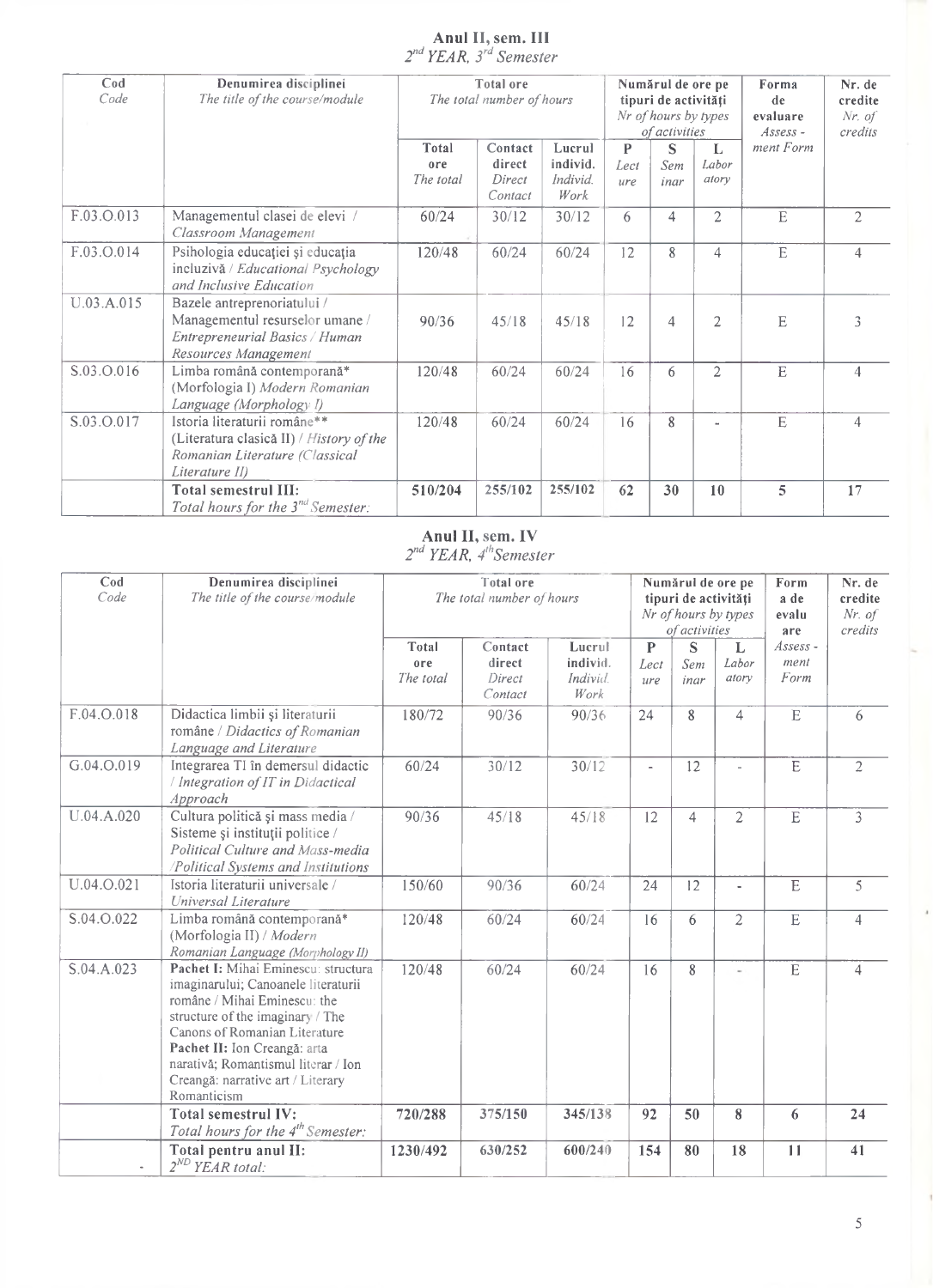#### **Anul III, sem. V** *S^YEAR. 5,hSemester*

| Cod<br>Code | Denumirea disciplinei<br>The title of the course/module                                                                                     |                                     | Total ore<br>The total number of hours |                                        | Numărul de ore pe<br>tipuri de activități<br>Nr of hours by types<br>of activities |                  |                     | Forma<br>de<br>evaluare<br>$Assess -$ | Nr. de<br>credite<br>$Nr.$ of<br>credits |
|-------------|---------------------------------------------------------------------------------------------------------------------------------------------|-------------------------------------|----------------------------------------|----------------------------------------|------------------------------------------------------------------------------------|------------------|---------------------|---------------------------------------|------------------------------------------|
|             |                                                                                                                                             | <b>Total</b><br>ore<br>The<br>total | Contact<br>direct<br>Direct<br>Contact | Lucrul<br>individ.<br>Individ.<br>Work | $\mathbf{P}$<br>Lect<br>ure                                                        | S<br>Sem<br>inar | L<br>Labor<br>atory | ment<br>Form                          |                                          |
| F.05.O.024  | Strategii de predare integrată a<br>limbii și literaturii române /<br>Integrated teaching strategies of<br>Romanian language and literature | 120/48                              | 60/24                                  | 60/24                                  | $\overline{4}$                                                                     | 8                | 12                  | E                                     | 4                                        |
| U.05.A.025  | Probleme filosofice ale educației /<br>Stiințe filosofice / Philosophical<br>Problems of Education /<br><b>Philosophical Sciences</b>       | 90/36                               | 45/18                                  | 45/18                                  | 12                                                                                 | $\overline{4}$   | $\overline{2}$      | $\overline{E}$                        | $\overline{\mathbf{3}}$                  |
| S.05.O.026  | Limba română contemporană*<br>(Sintaxa I) / Modern Romanian<br>Language (Syntax I)                                                          | 90/36                               | 45/18                                  | 45/18                                  | $\overline{12}$                                                                    | $\overline{4}$   | $\overline{2}$      | E                                     | $\mathcal{E}$                            |
| S.05.O.027  | Istoria literaturii române**<br>(Literatura interbelică) / History of<br>Romanian Literature (Interwar<br>literature)                       | 120/48                              | 60/24                                  | 60/24                                  | 16                                                                                 | 8                |                     | E                                     | $\overline{4}$                           |
| S.05.A.028  | Istoria limbii române; Geografia<br>lingvistică / History of Romanian<br>language / Linguistic Geography                                    | 90/36                               | 45/18                                  | 45/18                                  | 12                                                                                 | 6                |                     | $\mathbf E$                           | $\overline{3}$                           |
|             | Practica de inițiere<br>Initiation in Pedagogical Practice                                                                                  | 60/60                               | 30/30                                  | 30/30                                  |                                                                                    |                  |                     | E                                     | $\overline{2}$                           |
|             | <b>Total semestrul V:</b><br>Total hours for the 5 <sup>th</sup> Semester:                                                                  | 570/264                             | 285/132                                | 285/132                                | 56                                                                                 | 30               | 16                  | 6                                     | 19                                       |

## **Anul III, seni. VI**

*3,<i'YEAR, 6'1' Semester*

| $\mathbf{C}\boldsymbol{\mathsf{od}}$<br>Code | Denumirea disciplinei<br>The title of the course/module                                                                                                                       |                                  | <b>Total</b> ore<br>The total number of hours |                                        | Numărul de ore pe<br>tipuri de activități<br>Nr of hours by types<br>of activities<br>P |                            |                                     | Forma de<br>evaluare<br>$Assess$ -<br>ment | Nr. de<br>credite<br>$Nr.$ of<br>$ {\it credits} $ |
|----------------------------------------------|-------------------------------------------------------------------------------------------------------------------------------------------------------------------------------|----------------------------------|-----------------------------------------------|----------------------------------------|-----------------------------------------------------------------------------------------|----------------------------|-------------------------------------|--------------------------------------------|----------------------------------------------------|
|                                              |                                                                                                                                                                               | <b>Total</b><br>ore<br>The total | Contact<br>direct<br>Direct<br>Contact        | Lucrul<br>individ.<br>Individ.<br>Work | Lect<br>ure                                                                             | $\mathbf S$<br>Sem<br>inar | L<br>Labo<br>rator<br>$\mathcal{Y}$ | Form                                       |                                                    |
| F.06.O.029                                   | Introducere în romanistică /<br>Introduction to Romanticism                                                                                                                   | 120/48                           | 60/24                                         | 60/24                                  | 16                                                                                      | 8                          | $\overline{\phantom{0}}$            | E                                          | $\overline{4}$                                     |
| S.06.O.030                                   | Limba română contemporană*<br>(Sintaxa II) / Modern Romanian<br>Language (Syntax II)                                                                                          | 90/36                            | 45/18                                         | 45/18                                  | 12                                                                                      | $\overline{4}$             | $\overline{2}$                      | E                                          | $\overline{3}$                                     |
| S.06.O.031                                   | Istoria literaturii române**<br>(Literatura contemporană) /<br>History of Romanian Literature<br>(Contemporary Literature)                                                    | 180/72                           | 90/36                                         | 90/36                                  | 24                                                                                      | 12                         | $\overline{\phantom{a}}$            | E                                          | 6                                                  |
| S.06.A.032                                   | Procesul literar contemporan;<br>Strategii și tehnici narrative / The<br>contemporary literary process;<br>Narrative strategies and<br>techniques                             | 60/24                            | 30/12                                         | 30/12                                  | 8                                                                                       | $\overline{4}$             | ٠                                   | E                                          | $\overline{2}$                                     |
|                                              | Practica pedagogică /<br>Pedagogical Practice                                                                                                                                 | 360/360                          | 180/180                                       | 180/180                                |                                                                                         |                            |                                     | E                                          | 12                                                 |
|                                              | **Teză de an la disciplinele Limba română contemporană* sau Istoria literaturii române**<br>** Annual Thesis - Modern Romanian Language or History of the Romanian Literature |                                  |                                               |                                        |                                                                                         |                            |                                     |                                            |                                                    |
|                                              | <b>Total semestrul VI:</b><br>Total hours for the 6 <sup>th</sup> Semester:                                                                                                   | 810/540                          | 405/270                                       | 405/270                                | 60                                                                                      | 28                         | $\overline{2}$                      | 5                                          | 27                                                 |
|                                              | Total pentru anul III:<br>$3^{rd}$ YEAR total:                                                                                                                                | 1380/804                         | 690/402                                       | 690/402                                | 116                                                                                     | 58                         | 18                                  | 11                                         | 46                                                 |

6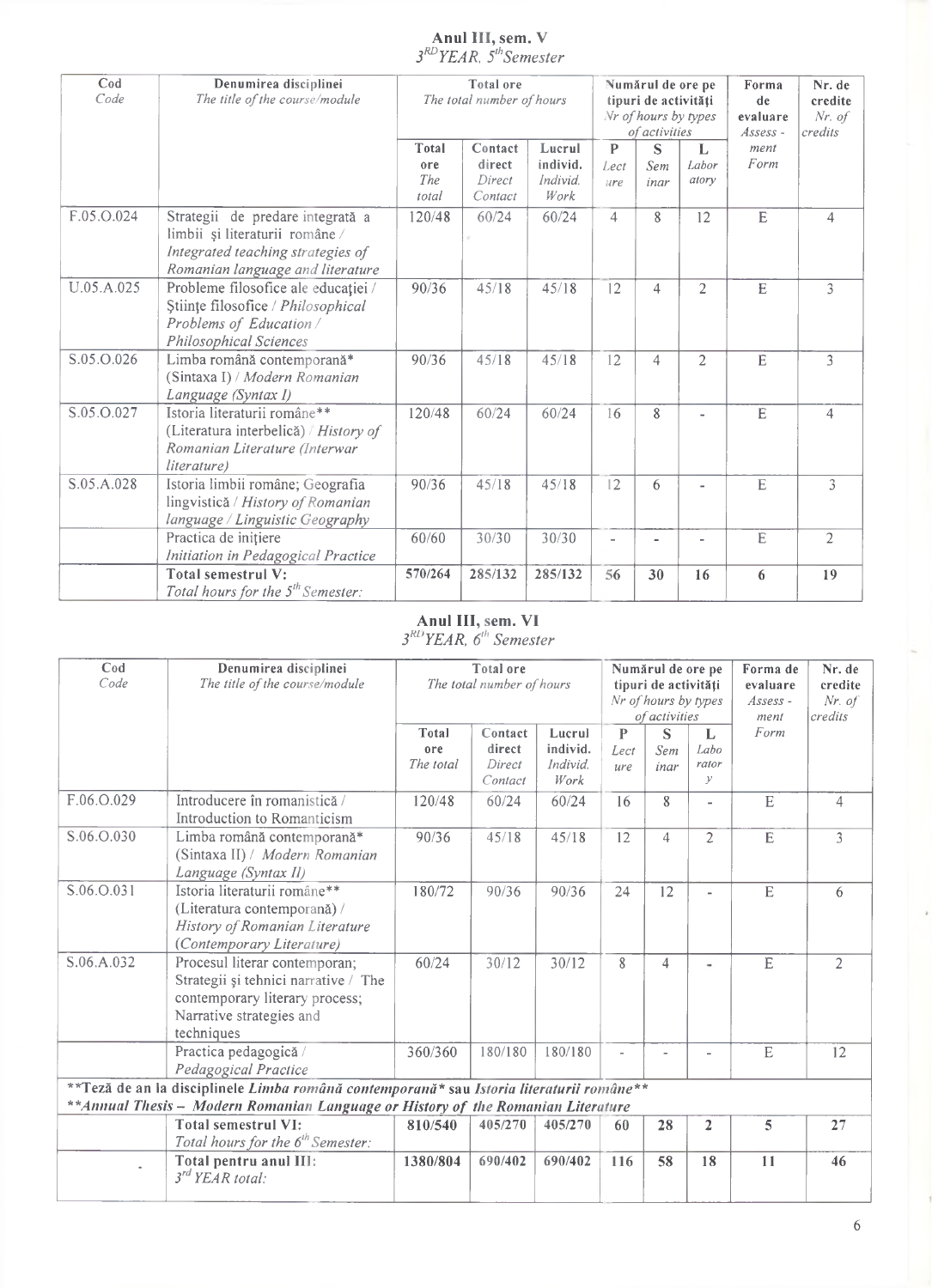#### **Anul IV, sem. VII** *4™ YEAR, 7\*Semester*

| Cod<br>Code | Denumirea disciplinei<br>The title of the course/module                                                        | Total ore<br>The total number of hours |                                        |                                        | Nr of hours by types        | Numărul de ore pe<br>tipuri de activități<br>of activities |                                     | Forma de<br>evaluare<br>Assess -<br>ment | Nr. de<br>credite<br>$Nr.$ of<br>credits |  |
|-------------|----------------------------------------------------------------------------------------------------------------|----------------------------------------|----------------------------------------|----------------------------------------|-----------------------------|------------------------------------------------------------|-------------------------------------|------------------------------------------|------------------------------------------|--|
|             |                                                                                                                | Total<br>ore<br>The total              | Contact<br>direct<br>Direct<br>Contact | Lucrul<br>individ.<br>Individ.<br>Work | $\mathbf{P}$<br>Lectu<br>re | S<br>Se<br>min<br>ar                                       | L<br>Labo<br>rator<br>$\mathcal{Y}$ | Form                                     |                                          |  |
| F.07.O.033  | Etica pedagogică /<br>Pedagogical Etics                                                                        | 60/24                                  | 30/12                                  | 30/12                                  | 6                           | 6                                                          | $\overline{\phantom{0}}$            | E                                        | $\overline{2}$                           |  |
| F.07.O.034  | Lingvistica generală /<br><b>General Linguistics</b>                                                           | 120/48                                 | 60/24                                  | 60/24                                  | 16                          | 8                                                          | $\overline{\phantom{0}}$            | E                                        | $\overline{4}$                           |  |
| F.07.O.035  | Teoria literaturii / Theory of<br>Literature                                                                   | 120/48                                 | 60/24                                  | 60/24                                  | 16                          | 8                                                          | $\overline{a}$                      | E                                        | $\overline{4}$                           |  |
| S.07.A.036  | Elaborarea textului<br>științific; Analiza semiotică<br>/ Elaboration of scientific<br>text; Semiotic analysis | 90/36                                  | 45/18                                  | 45/18                                  | 6                           | 6                                                          | 6                                   | E                                        | $\overline{3}$                           |  |
| S.07.A.037  | Analiza textului literar;<br>Limbaj poetic / Analysis of<br><i>literary text;</i><br>Poetic language           | 90/36                                  | 45/18                                  | 45/18                                  | 12                          | 6                                                          |                                     | E                                        | $\overline{3}$                           |  |
|             | Practica pedagogică /<br>Pedagogical Practice                                                                  | 360/360                                | 180/180                                | 180/180                                | $\overline{\phantom{a}}$    |                                                            | $\overline{a}$                      | E                                        | 12                                       |  |
|             | <b>Total semestrul VII:</b><br>Total hours for the $7th$<br>Semester:                                          | 840/552                                | 420/276                                | 420/276                                | 56                          | 34                                                         | 6                                   | 6                                        | 28                                       |  |

#### **Anul IV, sem. VIII**

 $4<sup>III</sup> YEAR, 8<sup>m</sup> Semester$ 

| $\mathbf{C}\boldsymbol{\mathsf{od}}$<br>Code | Denumirea disciplinei<br>The title of the course/module                                                             |                                  | <b>Total</b> ore<br>The total number of hours |                                              |                  | Numărul de ore pe<br>tipuri de activități Nr<br>of hours by types of<br><i>activities</i> |                                     | Forma de<br>evaluare<br>Assess -<br>ment | Nr. de<br>credite<br>$Nr.$ of<br>credits |
|----------------------------------------------|---------------------------------------------------------------------------------------------------------------------|----------------------------------|-----------------------------------------------|----------------------------------------------|------------------|-------------------------------------------------------------------------------------------|-------------------------------------|------------------------------------------|------------------------------------------|
|                                              |                                                                                                                     | <b>Total</b><br>ore<br>The total | Contact<br>direct<br>Direct<br>Contact        | Lucrul<br>individ.<br><i>Individ</i><br>Work | P<br>Lect<br>ure | S<br>Semin<br>ar                                                                          | L<br>Labo<br>rator<br>$\mathcal{Y}$ | Form                                     |                                          |
| S.08.A.038                                   | Analiza lingvistică a textului<br>literar; Stilistica.<br>/ Linguistic analysis of the<br>literary text; Stylistics | 90/36                            | 45/18                                         | 45/18                                        | 8                | 8                                                                                         | 2                                   | E                                        | 3                                        |
| S.08.A.039                                   | Poetica istorică;<br>Postmodernismul românesc<br>/ Historical poetics;<br>Romanian postmodernism                    | 90/36                            | 45/18                                         | 45/18                                        | 12               | 6                                                                                         |                                     | E                                        | 3                                        |
|                                              | Practica de licență<br>Research Practice                                                                            | 120/120                          | 60/60                                         | 60/60                                        |                  | $\overline{a}$                                                                            | $\blacksquare$                      | E                                        | 4                                        |
|                                              | Susținerea tezei de licență /<br><b>Graduation Thesis Defence</b>                                                   |                                  |                                               | $\blacksquare$                               | $\overline{a}$   | $\overline{a}$                                                                            | $\blacksquare$                      | E                                        | $\overline{4}$                           |
|                                              | <b>Total semestrul VIII:</b><br>Total hours for the $8th$<br>Semester:                                              | 300/192                          | 150/96                                        | 150/96                                       | 20               | 14                                                                                        | $\overline{2}$                      | $\overline{\mathbf{4}}$                  | 15                                       |
|                                              | Total pentru anul IV:<br>4 <sup>th</sup> <i>YEAR total</i> :                                                        | 1140/744                         | 570/372                                       | 570/372                                      | 76               | 48                                                                                        | 8                                   | 10                                       | 43                                       |
|                                              | <b>TOTAL PE ANI DE</b><br><b>STUDII:</b><br>4 <sup>th</sup> <i>YEAR total</i> :                                     | 5250/<br>2640                    | 2640/<br>1326                                 | 2610/<br>1314                                | 474              | 346                                                                                       | 56                                  | 44                                       | 180                                      |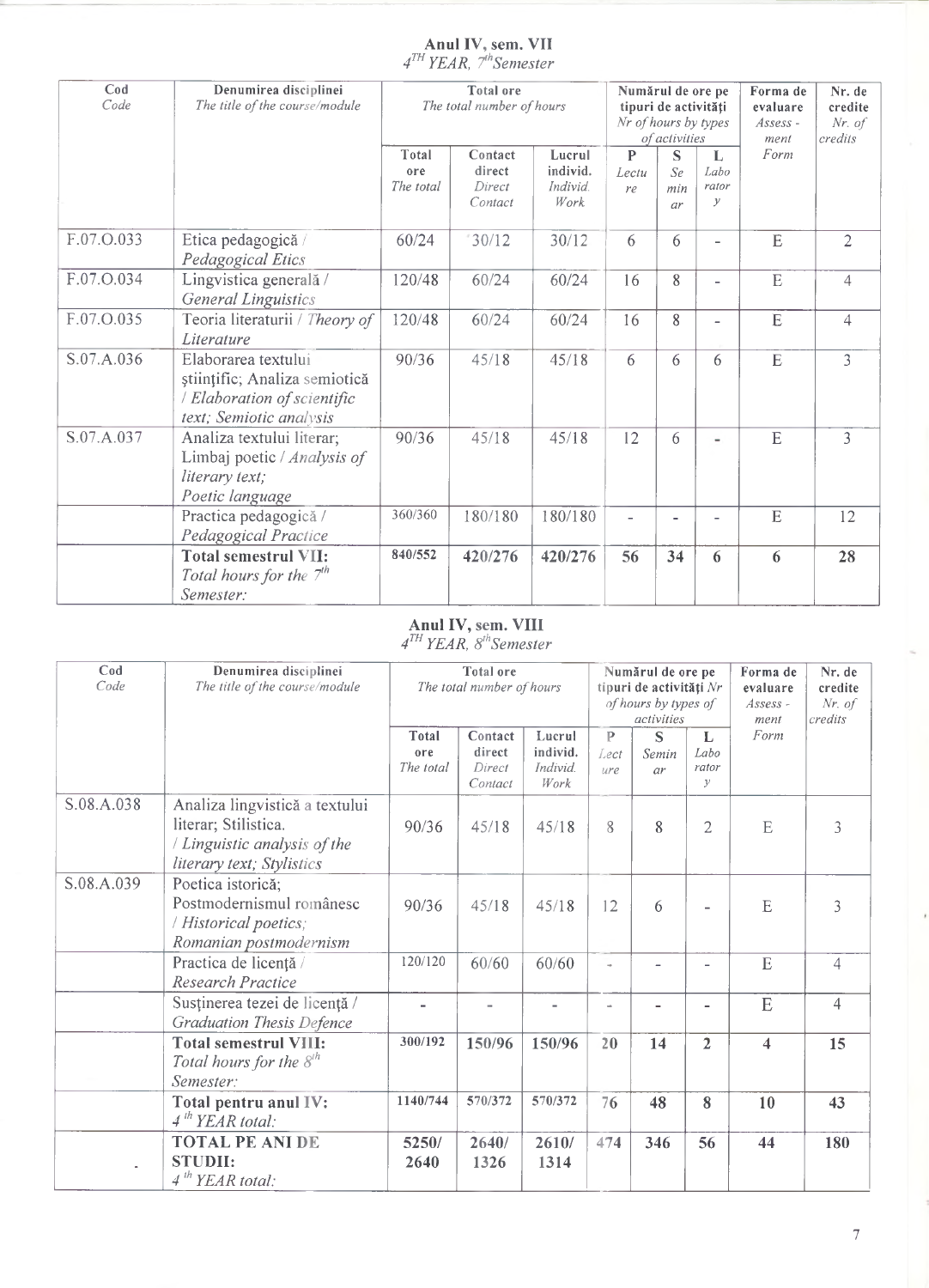#### **Stagiile de practică /** *Practice Stages*

| Nr.            | Stagiile de practică<br><b>Practice Stages</b>   | Sem.<br>Semester | Durata<br>săptămâni/ore<br>Hours / Weeks | Perioada<br>Period                       | Credite<br>Nr. of<br>credits |
|----------------|--------------------------------------------------|------------------|------------------------------------------|------------------------------------------|------------------------------|
| $\mathbf{1}$ . | Practica de inițiere<br><b>Initial Practicum</b> |                  | săpt./60 ore<br>I week (60 hours)        | Septembrie<br><b>September</b>           |                              |
| 2.             | Practica pedagogică<br>Pedagogical Practicum     | VI               | $6$ săpt./360 ore<br>6 weeks (360 hours) | februarie-martie<br>$february - march$   | 12                           |
| 3 <sub>1</sub> | Practica pedagogică<br>Pedagogical Practicum     | <b>VIII</b>      | 6 săpt./360 ore<br>$6$ weeks (360 hours) | noiembrie-decembrie<br>December-November | 12                           |
| 4.             | Practica de licență<br>Research Practice         | <b>VIII</b>      | $4$ săpt./120 ore<br>4 weeks (120 hours) | martie-aprilie<br>March - April          |                              |
|                | <b>TOTAL:</b>                                    |                  |                                          |                                          | 30                           |

#### **Examene de licență /** *Final Examination*

| Nr. | Denumirea activității                                                | Perioada    | <b>Credite</b> |
|-----|----------------------------------------------------------------------|-------------|----------------|
|     | Name of the Activity                                                 | Period      | <i>credits</i> |
|     | <sup>t</sup> Sustinerea tezei de licență / Graduation Thesis Defence | 15.06-22.06 |                |

#### PLANUL MODULULUI PSIHOPEDAGOGIC THE PLAN OF THE PSYCHOPEDAGOGICAL MODULE Extracurricular, pentru studenți din alt domeniu de formare generală Extracurricular, for students from another general field of study

| Codul și denumirea unității<br>de curs/modulului<br>The title of the course unit/                                                                            |                | Număr de ore Nr. of hours              |                                                                  |                                | Numărul de ore pe tipuri de activități<br>Nr. of hours per types of activities | Forma de<br>evaluare<br>Assessment                    | Nr.ECTS<br>Nr. of<br><b>ECTS</b> |                |
|--------------------------------------------------------------------------------------------------------------------------------------------------------------|----------------|----------------------------------------|------------------------------------------------------------------|--------------------------------|--------------------------------------------------------------------------------|-------------------------------------------------------|----------------------------------|----------------|
| module                                                                                                                                                       | Total<br>Total | Contact<br>direct<br>Direct<br>contact | Studiu<br>individual<br>Individual<br>work                       | Curs<br>University<br>lectures | Seminare<br><b>Seminars</b>                                                    | Practice/de<br>laborator<br>Practical /<br>laboratory | form                             |                |
|                                                                                                                                                              |                |                                        | Modulul pedagogic / The pedagogical module                       |                                |                                                                                |                                                       |                                  |                |
| F.01.O.001 Fundamentele<br>științelor educației /<br>Fundamentals of education<br>sciences                                                                   | 90             | 18                                     | 72                                                               | 12                             | $\overline{4}$                                                                 | $\overline{2}$                                        | E                                | $\overline{3}$ |
| F.02.O.008 Didactica<br>generală/ General didactics                                                                                                          | 90             | 18                                     | 72                                                               | 12                             | $\overline{4}$                                                                 | $\overline{2}$                                        | $\overline{E}$                   | 3              |
| F.03.O.013 Managementul<br>clasei de elevi/ Student<br>class management                                                                                      | 60             | 12                                     | 48                                                               | 6                              | $\overline{4}$                                                                 | $\overline{2}$                                        | $\mathbf E$                      | $\overline{2}$ |
| F.07.O.033 Etica pedagogică/<br>Pedagogical ethics                                                                                                           | 60             | 12                                     | 48                                                               | 6                              | 6                                                                              | $\overline{\phantom{a}}$                              | E                                | $\overline{2}$ |
|                                                                                                                                                              |                |                                        | Modulul psihologic / The psychological module                    |                                |                                                                                |                                                       |                                  |                |
| F.01.O.002 Psihologia<br>generală/ General<br>psychology                                                                                                     | 90             | 18                                     | $\overline{72}$                                                  | 12                             | 6                                                                              | $\bar{ }$                                             | $\overline{E}$                   | $\overline{3}$ |
| F.02.O.009 Psihologia<br>dezvoltării/ The psychology<br>of development                                                                                       | 90             | 18                                     | 72                                                               | 12                             | 4                                                                              | $\overline{c}$                                        | $\overline{E}$                   | $\overline{3}$ |
| F.03.O.014 Psihologia<br>educației și educația<br>incluzivă/ Psychology of<br>education and inclusive<br>education                                           | 120            | 24                                     | 96                                                               | 12                             | 8                                                                              | $\overline{4}$                                        | $\overline{\mathrm{E}}$          | 4              |
|                                                                                                                                                              |                |                                        | Modul Didactica disciplinei / Module Didactics of the discipline |                                |                                                                                |                                                       |                                  |                |
| F.04.O.018 Didactica<br>limbii și literaturii române<br>/ Didactics of Romanian<br>Language and Literature                                                   | 180            | 36                                     | 144                                                              | 24                             | 8                                                                              | 4                                                     | E                                | 6              |
| F.05.O.024 Strategii de<br>predare integrată a limbii<br>și literaturii române /<br>Integrated teaching<br>strategies of Romanian<br>language and literature | 120            | 24                                     | 96                                                               | $\overline{4}$                 | 8                                                                              | 12                                                    | E                                | $\overline{4}$ |
| Total                                                                                                                                                        | 900            | 180                                    | 720                                                              | 100                            | 52                                                                             | 28                                                    | $\overline{9}$                   | 30             |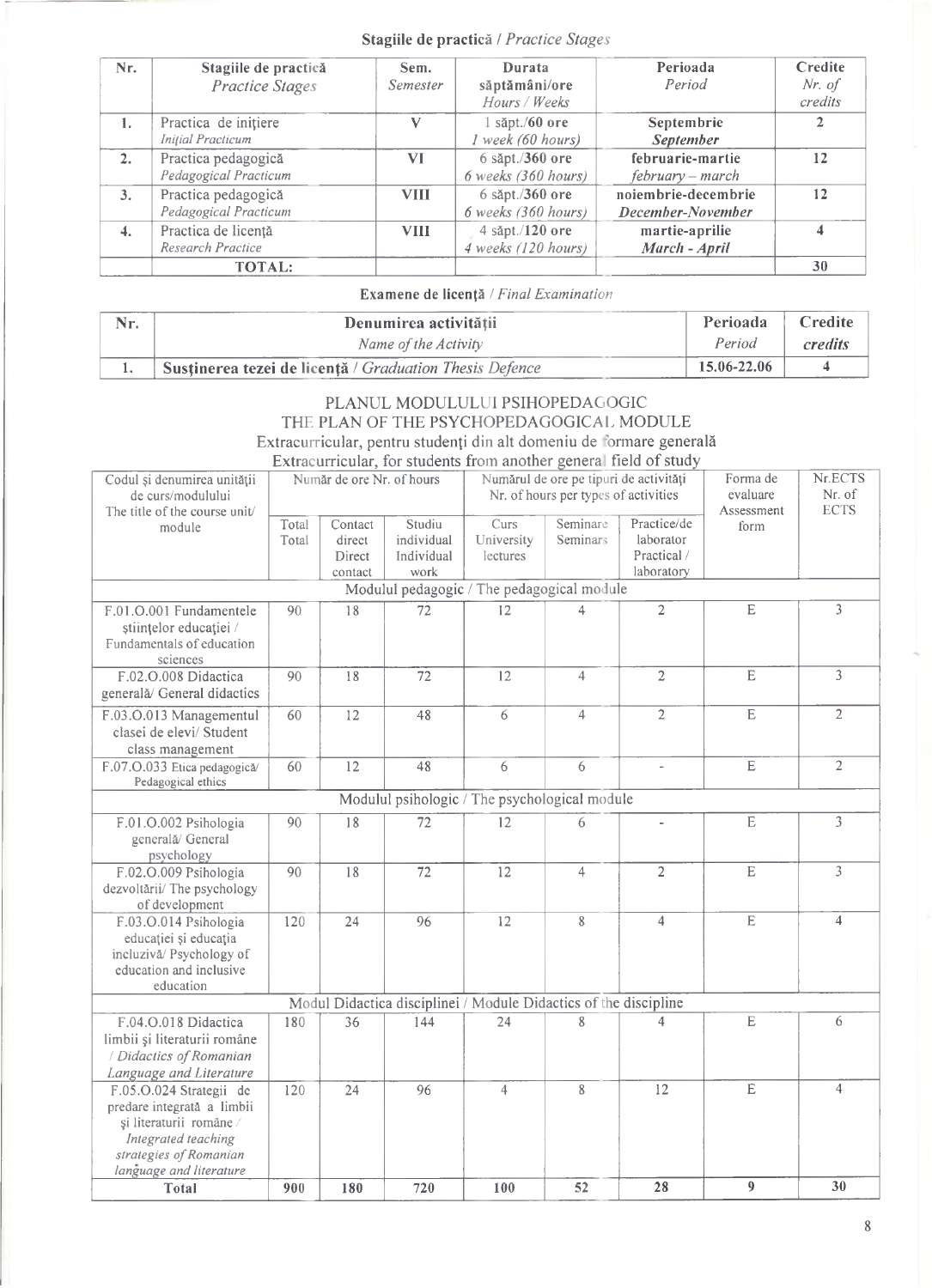| Practica pedagogică /<br>Teaching practice | 900  |        | 900  |     | $\sim$   |    |    |
|--------------------------------------------|------|--------|------|-----|----------|----|----|
| Total                                      | 900  | $\sim$ | 900  |     | $\equiv$ |    |    |
| Total modulul                              | 1800 | 180    | 1620 | 100 |          | 28 | 60 |
| psihopedagogic / Total                     |      |        |      |     |          |    |    |
| psychopedagogical module                   |      |        |      |     |          |    |    |

Minimul curricular inițial, de orientare către un alt domeniu - Științe ale educației *Inițial curricular minimum, orientated to anotherfield - Education Sciences*

| Nr.<br>d/0 | Denumirea disciplinei<br>The Title of the Discipline                                              |                       | <b>Total</b> ore<br>Total nr. of hours |                                           | activities   | Numărul de ore pe<br>tipuri de activități<br>Nr of hours per types of | Forma<br>de<br>evaluare  | Nr. de<br>credite<br>$Nr.$ of |                |
|------------|---------------------------------------------------------------------------------------------------|-----------------------|----------------------------------------|-------------------------------------------|--------------|-----------------------------------------------------------------------|--------------------------|-------------------------------|----------------|
|            |                                                                                                   | <b>Total</b><br>Total | Contact<br>direct<br>Direct<br>Contact | Studiu<br>individ.<br>Individu<br>al Work | $\mathsf{C}$ | S                                                                     | L/P                      | Assessme<br>nt form           | credits        |
| 1.         | Fundamentele științelor educației /<br><b>Fundamentals of Education Sciences</b>                  | 90                    | $\overline{18}$                        | 72                                        | 12           | $\overline{4}$                                                        | $\overline{2}$           | E                             | 3              |
| 2.         | Didactica generală / General Didactic                                                             | 90                    | 18                                     | 72                                        | 12           | $\overline{4}$                                                        | $\overline{2}$           | $\overline{E}$                | $\overline{3}$ |
| 3.         | Managementul clasei de elevi /<br>Classroom Management                                            | 60                    | 12                                     | 48                                        | 6            | $\overline{4}$                                                        | $\overline{2}$           | E                             | 2              |
| 4.         | pedagogică<br>Pedagogical<br>Etica<br>$\sqrt{2}$<br>ethics                                        | 60                    | 12                                     | 48                                        | 6            | 6                                                                     | $\overline{\phantom{a}}$ | E                             | $\overline{2}$ |
| 5.         | Psihologia generală / General<br>Psychology                                                       | 90                    | 18                                     | 72                                        | 12           | 6                                                                     | $\overline{\phantom{a}}$ | $\mathbf E$                   | 3              |
| 6.         | Psihologia dezvoltării / The Psychology<br>of development                                         | 90                    | 18                                     | 72                                        | 12           | $\overline{4}$                                                        | $\overline{2}$           | E                             | 3              |
| 7.         | Psihologia educației și educația<br>incluzivă / Educational psychology<br>and inclusive education | 120                   | 24                                     | 96                                        | 12           | 8                                                                     | 4                        | $\mathbf E$                   | $\overline{4}$ |
| 8.         | Didactica limbii și literaturii române /<br>Didactics of Romanian Language and<br>Literature      | 180                   | 36                                     | 144                                       | 24           | 8                                                                     | $\overline{4}$           | E                             | 6              |
| 9.         | de predare integrată<br>Strategii<br>a<br>limbii<br>și literaturii<br>române                      | 120                   | 24                                     | 96                                        | 4            | 8                                                                     | 12                       | $\mathbf E$                   | 4              |
|            | teaching strategies<br>Integrated<br>0f<br>Romanian language and literature                       |                       |                                        |                                           |              |                                                                       |                          |                               |                |
|            | Total / Total                                                                                     | 900                   | 180                                    | 720                                       | 100          | 52                                                                    | 28                       | $\overline{9}$                | 30             |

#### **Mimimum curricluar de specialitate**

|                      |                                                                         |                | Curricular Minimum                     |                                            |                                                     |                              |                                               |                        |    |
|----------------------|-------------------------------------------------------------------------|----------------|----------------------------------------|--------------------------------------------|-----------------------------------------------------|------------------------------|-----------------------------------------------|------------------------|----|
| Nr.<br>$d$ / $\circ$ | Denumirea unității de curs<br>The title of the course                   |                | Număr de ore<br>Nr. of hours           | de activități<br>activites                 | Număr de ore pe tipuri<br>Nr. of hours per types of | Form<br>a de<br>evalu<br>are | Nr.<br><b>ECTS</b><br>$Nr.$ of<br><b>ECTS</b> |                        |    |
|                      |                                                                         | Total<br>total | Contact<br>direct<br>Direct<br>Contact | Studiu<br>individual<br>Individual<br>Work | $\mathcal{C}$                                       | S                            | L/P                                           | Asses<br>sment<br>Form |    |
| 1.                   | Limba română contemporană /<br>Modern Romanian Language                 | 180            | 90                                     | 90                                         | 45                                                  | 30                           | 15                                            | E                      | 6  |
| 2.                   | Istoria literaturii române /<br>History of the Romanian Literature      | 180            | 90                                     | 90                                         | 45                                                  | 45                           | ÷                                             | E                      | 6  |
| 3.                   | Literatura universală / Universal<br>Literature                         | 180            | 90                                     | 90                                         | 60                                                  | 30                           |                                               | E                      | 6  |
| 4.                   | Teoria literaturii /<br>Theory of Literature                            | 90             | 45                                     | 45                                         | 26                                                  | 15                           | 4                                             | E                      | 3  |
| 5.                   | Lingvistica generală /<br><b>General Linguistics</b>                    | 90             | 45                                     | 45                                         | 30                                                  | 15                           | $\overline{\phantom{0}}$                      | E                      | 3  |
| 6.                   | Analiza literară a textului artistic /<br>Literary Analysis of the Text | 90             | 45                                     | 45                                         | 20                                                  | 20                           | 5                                             | E                      | 3  |
| 7.                   | Stilistica limbii române /<br>Romanian Language Stylistics              | 90             | 45                                     | 45                                         | 20                                                  | 20                           | 5                                             | E                      | 3  |
|                      | Total                                                                   | 900            | 450                                    | 450                                        | 255                                                 | 135                          | 60                                            | 7                      | 30 |